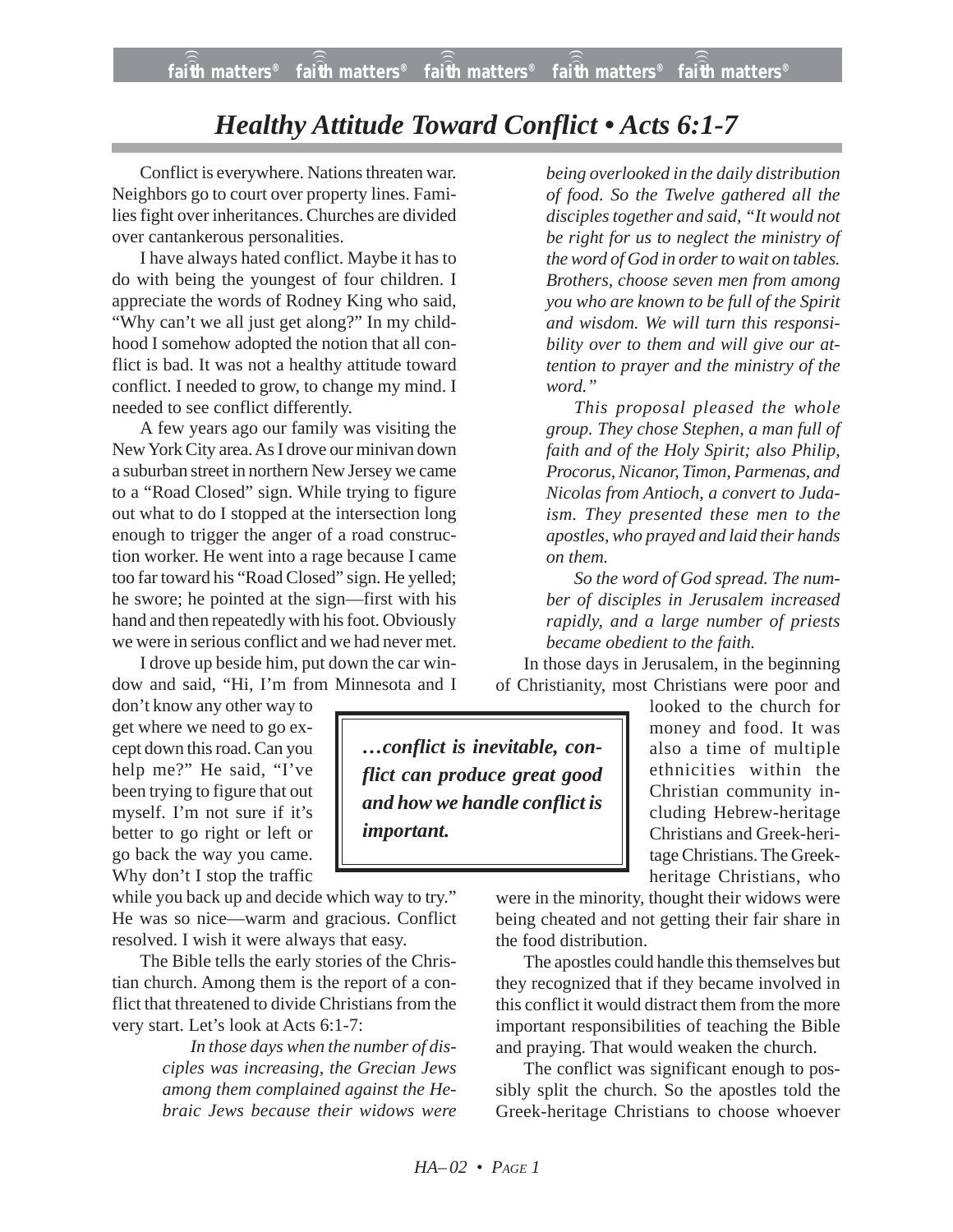# **faith matters® faith matters® faith matters® faith matters® faith matters®** ))) ))) ))) ))) )))

they wanted to distribute the food. They chose seven godly trusted men who all had Greek names. Not one Hebrew-heritage Christian in the bunch. The apostles, who were all Hebrew-heritage Christians, approved and blessed the seven and thereby ended the conflict. The church remained united and significantly flourished.

Wouldn't you think that these early Christians would have avoided all conflict in the first place? The truth is that conflict is inevitable, conflict can produce great good and how we handle conflict is important.

Let's look at some pillars of a healthy attitude toward conflict. First on the list is that conflict is inevitable. It is part of our individuality and our idiosyncrasies. Wherever there are different people there will always be conflict as a means of dealing with the differences we have.

Some of us don't even need anyone else. We can get into conflict all by ourselves. Our generation has added a new use of the word when we speak of "being conflicted" in our own hearts and heads. We sometimes don't even get along with ourselves.

The story goes that a man was finally rescued from a desert island where he had been stranded for more than twenty years. He gave his rescuers a tour of the island including the house he had built for himself. He showed them the church building he had constructed as a place for personal worship of God. When one of the rescuers asked about the other building a hundred yards away the once stranded man said, "Oh, that's where I used to go to church."

Conflict is everywhere. God and Satan have been in conflict for many thousands of years as they have fought for human souls. The best of businesses have conflict between labor and management, between employees and customers. Even the best marriages have disagreements and fights. We live in a democracy, but the whole nature of democracy is that decisions come out of disagreement and conflict.

None of this is to say that conflict is good. Much conflict is terribly sinful. But not all conflict is either sinful or bad.

People with healthy attitudes toward conflict

acknowledge and accept that conflict is a part of life. We have always had conflict and we always will have conflict. There is no place we can go to escape it.

In the early 1980s a Canadian man became so distraught over conflict in the world that he decided to leave his native North America. He studied the world to find a place where peace always prevailed and conflict was absent. Then he moved to some of the most remote islands in the world, the Falklands. Within a year, Argentina invaded and claimed the islands they call the Malvinas and triggered a war with Great Britain that cost many lives and still leaves 30,000 active land mines unexploded. There is no place without conflict.

A healthy attitude towards conflict recognizes that it is part of our world and part of our lives. But just because conflict is inevitable doesn't mean that it cannot produce good. To the contrary, conflict can produce good. Many conflict theorists will say that all good flows out of conflict. Where there is no conflict there is no good change. Scientific discovery comes out of conflict. Political victory results from conflict. Adolescence with all of its conflicted struggles leads to adult independence. Nations are born. Ideas emerge. Progress is always rooted in conflict.

One analyst claims, "Without conflict there would be no New Testament." That is true. Christianity was born out of conflict with both Greek culture and Hebrew religion. There was even a conflict of opinion between God-the-Son and God-the-Father the night before Jesus was crucified. Three times Jesus prayed for the cup to pass from him and threes times his Father refused and Jesus said, *"Not my will but your will be done."* That famous conflict led Jesus to the cross where he died and paid for human sin, giving us eternal life.

What is true in history and in the Bible is often true in our own lives. Many of us can look back at the turning points in our lives and see how conflict produced great results. It was when fired from a job that we embarked on a new career that would not otherwise have been dared.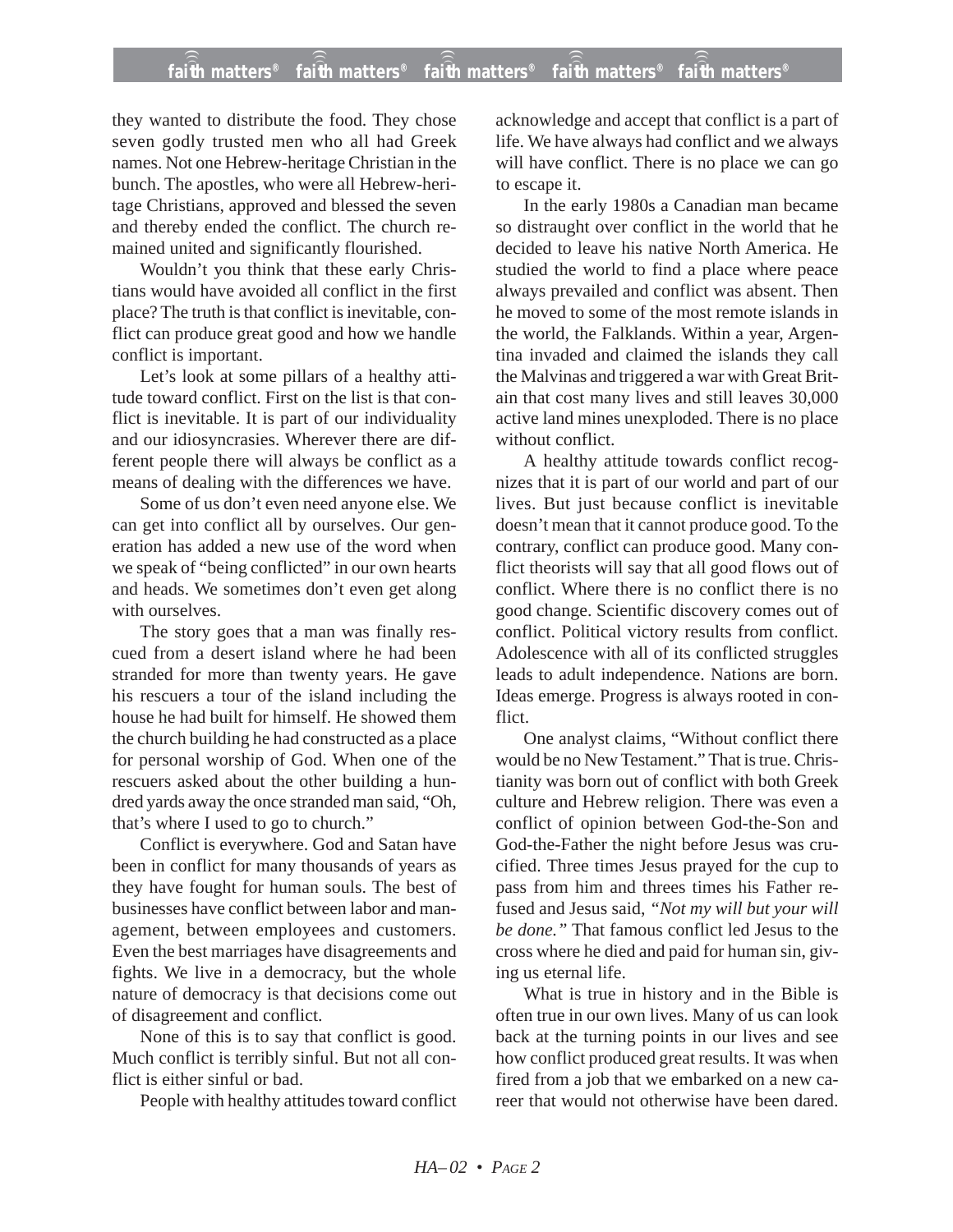# **faith matters® faith matters® faith matters® faith matters® faith matters®** ))) ))) ))) ))) )))

It was a broken engagement that resulted in a new relationship and a far better marriage. It was a disappointment at a church that caused you to study the Bible for yourself and your life was forever transformed.

God is the master at using conflict for good. That's what happened in the New Testament when early Christian missionaries named Paul, Mark and Barnabas couldn't get along with each other. Their disagreements were so great that they had to go in different directions, but God used that for good and gave them more effective ministries apart than they would have had together.

I have seen God take awful, sinful, unnecessary conflict and turn it into good. Watergate felon Chuck Colson's prison experience birthed Prison

Fellowship and the transformation of thousands of inmates in America and around the world. That is not to say that his crimes were right, but God used that bad for good. It takes a great deal of faith, especially when we are in the

midst of conflict, to believe that God can turn conflict into good.

What we are trying to do here is build a healthy attitude toward conflict. If we start with an attitude that says that conflict is inevitable and then move on to an attitude that conflict can produce great good, we are ready to see that how we handle conflict is important.

Maybe we should start with the other guy. Some people are dysfunctional. Some people are irrational. Some people are sinful. Some people are controllers. Some people resist all change. Some people stand for principle. Some people are absolutely right and everyone else is completely wrong. All of this is to say that we need to evaluate the reason someone else is generating conflict.

In the story in Acts 6 it was a combination of an unfair distribution of food to needy widows and ethnic distrust. As Christians we are to love others even is they are our enemies. Love in conflict doesn't mean giving in or giving up and it certainly does not mean that we should accommodate people's inappropriate behavior or dysfunction. We should pray, think and work for ways to help shape the other person for good.

It is difficult to love and help those who attack us and are dysfunctional. But it is the Christian thing to do. Our good response to conflict can shape another person's life for good. Many people are dysfunctional, unhealthy and unhappy because no one earlier in their lives loved them enough to deal with their unacceptable behavior. How you handle their conflict can bring great good.

When we deal with ourselves there are good ways and bad ways to deal with conflict just as there are fair ways to fight and unfair ways to fight. Let's look at some simple rules. Rule #1 is

*Our good response to conflict can shape another person's life for good.*

to promote peace. There's a great line in the New Testament in Romans 12:18 that says, "*If it is possible, as far as it depends on you, live at peace with everyone."* That

means that it does not depend on what the other person says or does, it depends on me. As Christians, each of us is to be a peacemaker rather than a troublemaker.

Rule #2 is to think before you speak, write or act. Think through your words and behavior. What will be the consequences? Will they help or hurt? My rule is to never send anything in writing that I would not want read in public. My goal is to try to honor Jesus with anything I communicate.

Avoid assuming other people's motives. Avoid words like "always" and "never". Avoid exaggeration. Avoid carelessness with facts. Avoid anonymous accusations or information. Don't say things like, "There are a lot of people who agree with me and are on my side" when, in fact, that is not factually true. And avoid rumors.

A third rule is to follow the principle of Matthew 18:15 which says, "*If your brother sins against you, go and show him his fault, just between the two of you. If he listens to you, you have won your brother over."* The principle here